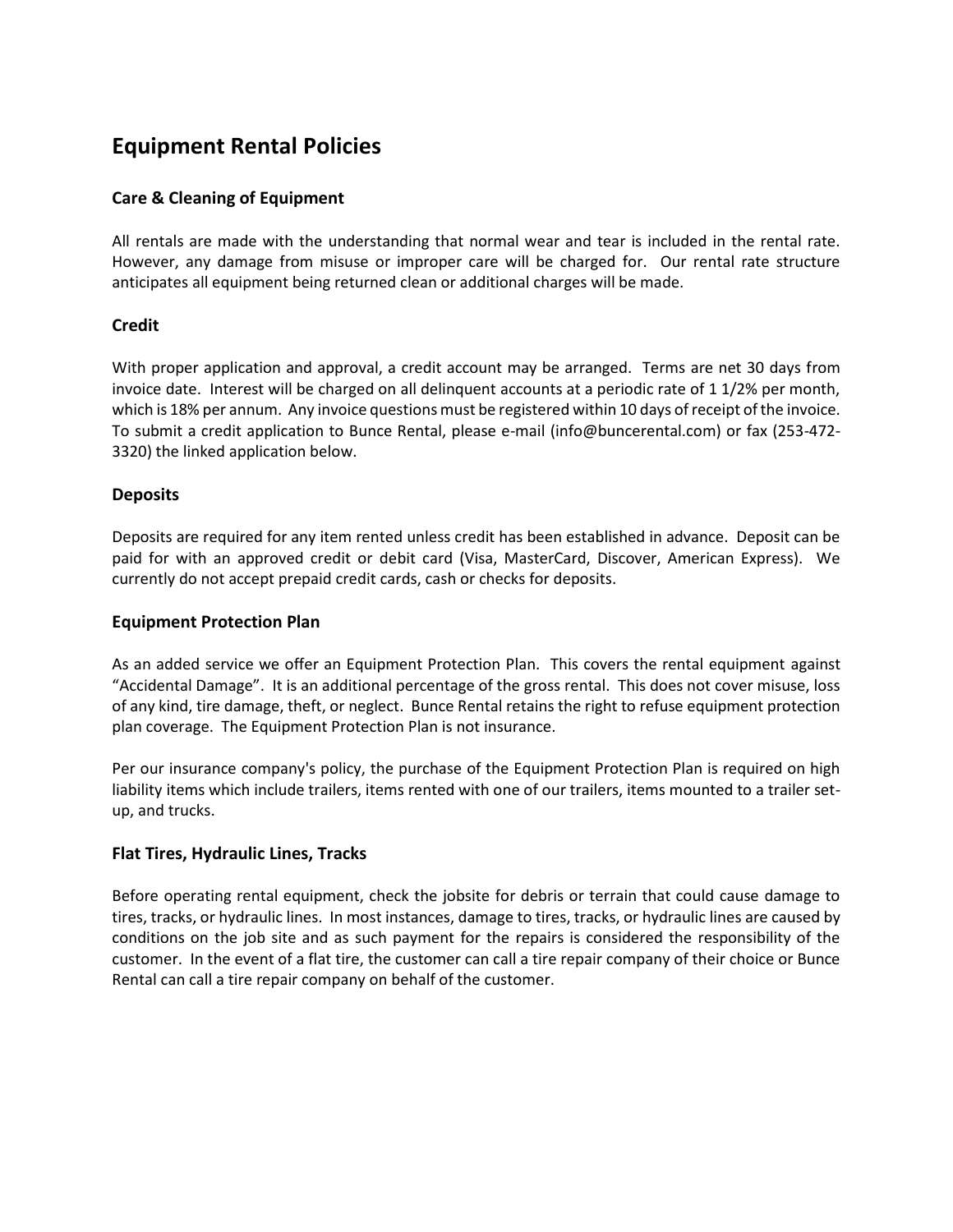# **Operating Condition of Equipment**

In the event that the equipment you have rented is not operating as it should or has a problem, please contact the location you rented the equipment from immediately.

Continuing to run equipment in such a manner can cause excess wear, tear, and damage and result in extra time spent attempting to complete your project. Please help us take care of our equipment and help you get your project done properly.

If you do not call to inform us of the problem with the equipment and wait to inform us when you return the equipment when it is scheduled to be due, you may be held responsible for the full cost of the rental.

### **Fuel & Merchandise**

All equipment requiring use of fuel is sent out with a full tank. Customers may choose to refuel equipment prior to returning it to us or elect to have us refuel the machines at the appropriate cost.

### **Identification & Insurance**

When renting equipment Bunce Rental requires identification on all rentals as follows:

- 1. Valid Washington state driver's license
- 2. Year, make and license of renter's vehicle
- 3. Military ID or Washington State ID card

Proof of insurance may be required on specific items to be rented.

### **Reservations**

It is always a good idea to reserve the rental item in advance. All reservations will be held for 30 minutes. Some reservations require a deposit. Some seasonal items may only be available to reserve at the store's opening time.

All locations may not have all rental items in stock. Most can be transferred to the nearest location for your convenience with an advance reservation and deposit.

#### **Past Due**

Rented equipment is considered past due if not returned by the due date and time listed on the rental contract.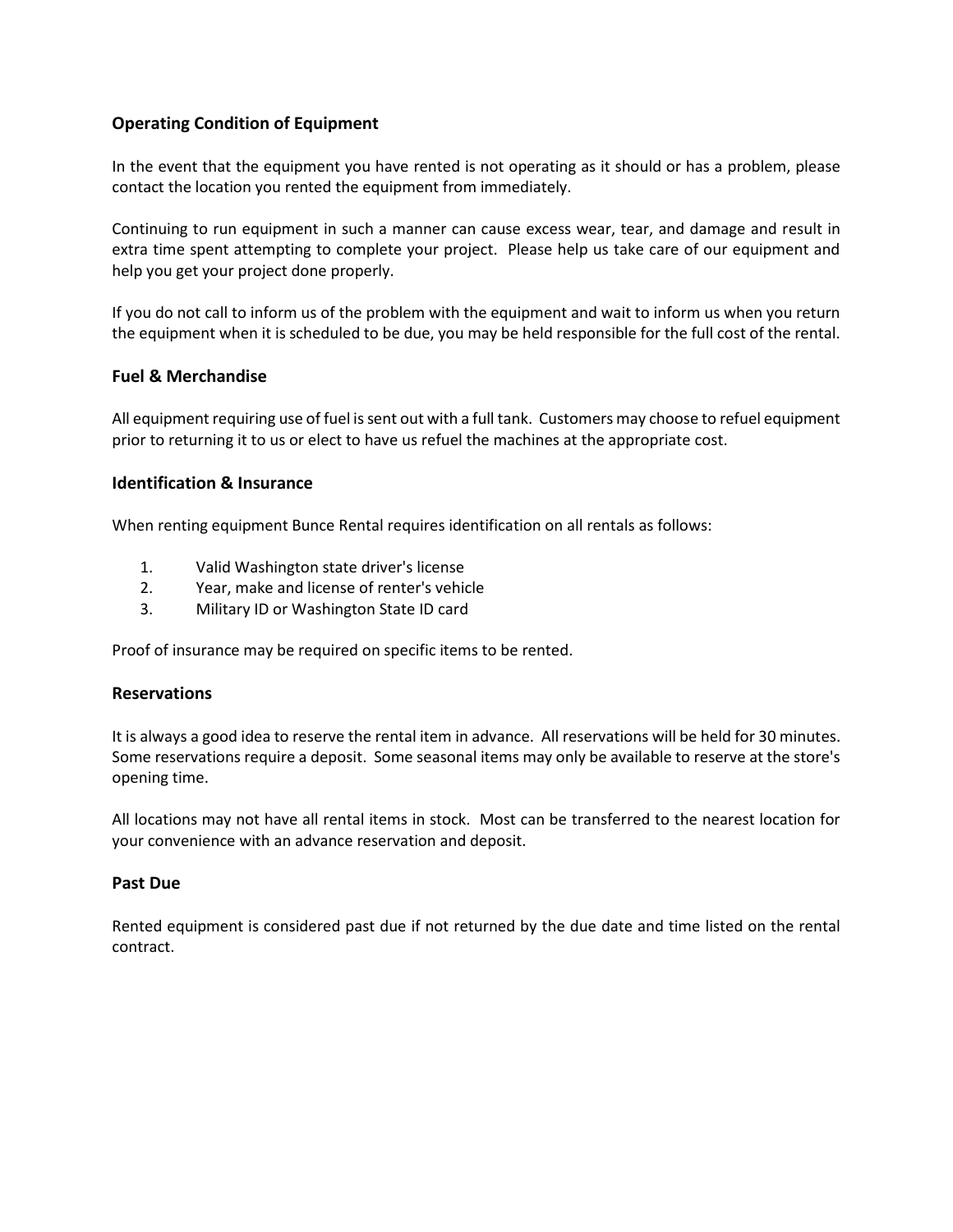## **Rental Days & Prices**

A rental day is 24-hours, except on equipment with an hour meter. Equipment is charged for time out, not time used. Overtime will be charged at the industry standard rate of one-sixth the daily rate per overtime hour unless otherwise instructed.

Equipment with an hour meter allows 8-hours maximum meter time per 24-hour day or 40-hours maximum per week. Any hours over these limits will be prorated.

Please email or call the closest location for current rental prices. All prices are subject to change without notice.

## **Weekend Rental Rates**

Rental rates are generally charged based on the amount of time the equipment is out, not time used. When our store is closed on Sunday, equipment picked between 8:00 AM and 2:00 PM and returned on the following Monday (by the return time), will be charged 2 days. However, when equipment is picked up between 2:00 PM and 4:00 PM on Saturday and returned Monday by 9:00 AM, you will be charged at a special rate of 1 day. A similar rate structure would apply when our stores are closed in observance of holidays.

*\* You may be charged for additional hours on items that have an hour meter. We use the general industry practice basing rates on one 8-hour shift during a 24-hour period (1 day). Overtime for double or triple shifts will be charged accordingly.*

### **Overnight Rates**

In order to qualify for an overnight rate, you must pick up the equipment during the last hour of business and return it during the first hour of business the following day. - See more at: http://buncerental.com/faqs.html#sthash.Iykwdqdk.dpuf

*\* If the store is closed the following day, refer to the Weekend Rental Rates policy above.*

# **Authorized Agents**

Customers may send authorized agents to rent equipment on their behalf. Your authorized agent must 18 years-of-age or older per our insurance companies' policies. If you have not arranged for prepayment of the deposit prior to the rental, your authorized agent must use their personal credit or debit card to pay the deposit. In the event, you have not rented from us before; we ask that you set up the rental ahead of time in person at one of our stores for identification purposes. Once you have been set up in our system, you may call the store with a credit card to prepay the deposit and set up the rental for your authorized agent to pick up.